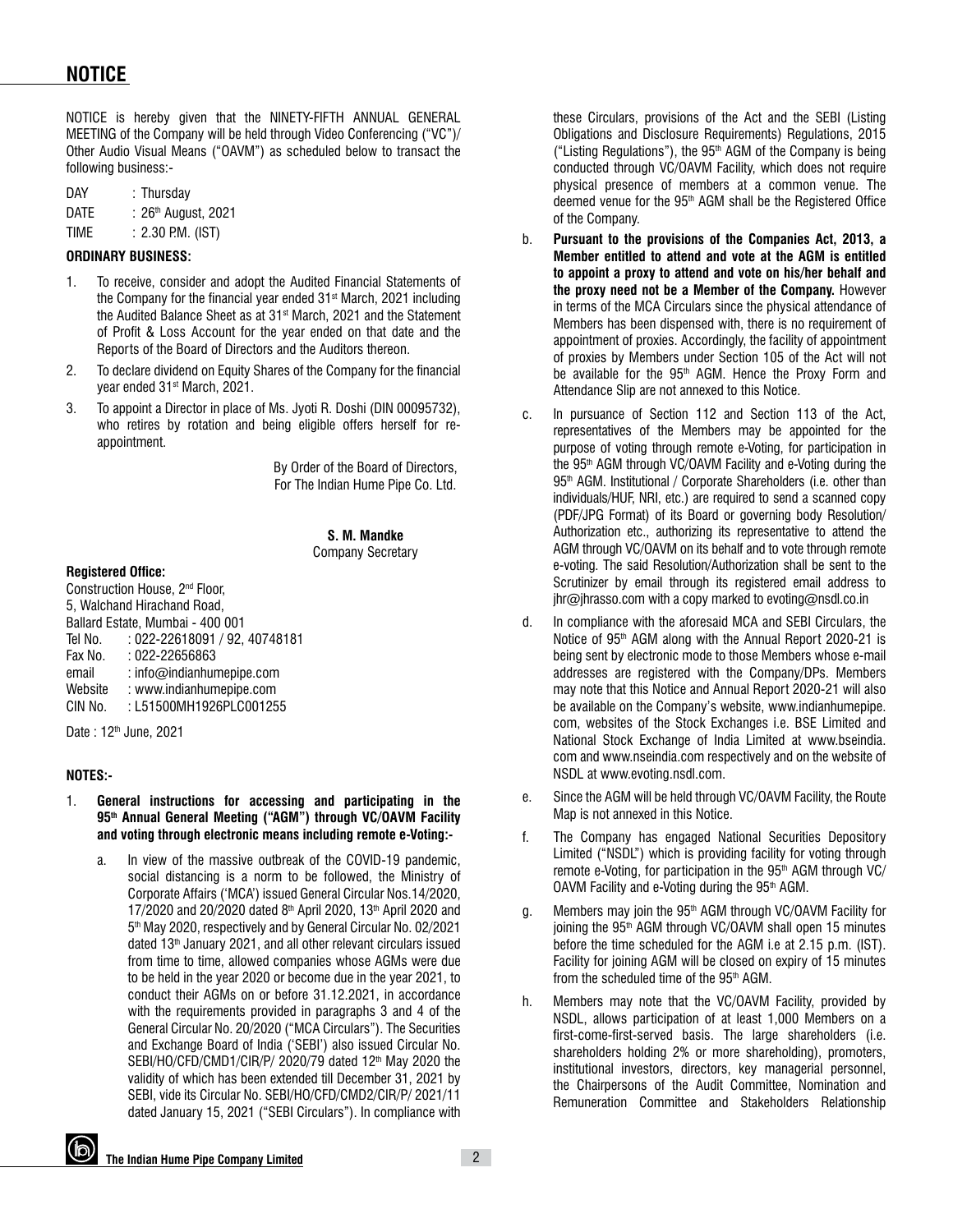Committee, auditors, etc. can attend the  $95<sup>th</sup>$  AGM without any restriction on account of first-come-first-served principle.

- i. Attendance of the Members participating in the  $95<sup>th</sup>$  AGM through VC/OAVM Facility shall be counted for the purpose of reckoning the quorum under Section 103 of the Act.
- j. Pursuant to the provisions of Section 108 of the Act read with Rule 20 of the Companies (Management and Administration) Rules, 2014 (as amended), Secretarial Standard on General Meetings (SS-2) issued by the Institute of Company Secretaries of India ("ICSI") and Regulation 44 of Listing Regulations read with MCA Circulars and SEBI Circulars, the Company is providing remote e-Voting facility to its Members in respect of the business to be transacted at the 95<sup>th</sup> AGM and facility for those Members participating in the 95<sup>th</sup> AGM to cast vote through e-Voting system during the 95<sup>th</sup> AGM.
- 2. The Register of Members and the Share Transfer Books of the Company will remain closed from Saturday, 14<sup>th</sup> August, 2021 to Thursday 26<sup>th</sup> August, 2021 (both days inclusive) for the purpose of holding 95th Annual General Meeting.
- 3. The Dividend of  $\bar{\tau}$  2/- per equity share of  $\bar{\tau}$  2/- each (100%) on paid-up share capital of 4,84,47,170 Equity Shares for the financial year ended 31st March, 2021 (if declared by the shareholders at the ensuing Annual General Meeting) subject to tax deduction at source will be paid on or after 31<sup>st</sup> August, 2021 to those Members whose names appear in the Register of Members of the Company as on the Book Closure date.

Shareholders who hold Shares in dematerialised form may please note that as advised by the Securities and Exchange Board of India, the Company will mandatorily print the Shareholder(s) Bank Account details as furnished by the respective Depositories to the Company on the dividend warrants.

In order to avoid the risk of loss/interception of dividend warrants in postal transit and/or fraudulent encashment of dividend warrants, the shareholders are advised to avail of ECS/NECS facility, whereby the dividend amount will be directly credited to their respective Bank Accounts electronically. This will also ensure speedier credit of dividend. You may write to the Company's Registrar & Share Transfer Agent or your Depository Participants to avail benefit of this service / facility.

- 4. At the 91<sup>st</sup> AGM held on 10<sup>th</sup> July 2017, the Members had approved appointment of M/s. Deloitte Haskins & Sells, LLP Chartered Accountants (LLP/Firm Registration No. (117366W/W-100018) as Statutory Auditors of the Company to hold office for a period of five (5) years from the conclusion of  $91^{st}$  AGM till the conclusion of the  $96^{th}$  AGM, subject to ratification of their appointment by Members at every AGM, if so required under the Act. The requirement to place the matter relating to appointment of auditors for ratification by Members at every AGM has been done away with by the Companies (Amendment) Act, 2017 with effect from May 7, 2018. Accordingly, no resolution is being proposed for ratification of appointment of Statutory Auditors at the 95<sup>th</sup> AGM.
- 5. Register of Directors and Key Managerial Personnel and their shareholdings maintained under Section 170 of the Act, and the Register of Contracts or Arrangements in which the Directors are interested, maintained under Section 189 of the Act, will be available electronically for inspection by Members during the AGM. All documents referred to in the Notice will also be available for electronic inspection without any fees by the Members from the date

of circulation of this Notice up to the date of AGM i.e. Thursday,  $26<sup>th</sup>$ August, 2021. Members may write to the Company at investors@ indianhumepipe.com in this regard, by mentioning "Request for Inspection" in the subject of the email

6. Members holding shares in Physical mode are requested to demat their shares in order to reap the advantages of holding their shares in electronic form like no risk of loss of share certificate, transfer form, speedier share transfer, no stamp duty on transfer of shares etc.

 Members are aware that the Company's Shares are compulsorily traded in electronic form only. Presently 98.76% of shares are in demat mode.

 Therefore Members holding shares in physical form are requested and encouraged to consider converting their holding in dematerialised form to eliminate all risks associated with physical shares and for ease of portfolio management. Members can contact the Share Department of the Company or M/s. Link Intime India Pvt. Ltd., Registrar Transfer Agent for assistance in this regard.

7. Members may note that the Income Tax Act, 1961, ("the IT Act") as amended by the Finance Act, 2020, mandates that dividends paid or distributed by a company on or after April 01, 2020 shall be taxable in the hands of members. The Company shall therefore be required to deduct tax at source (TDS) at the time of making the payment of dividend. In order to enable us to determine the appropriate TDS rate as applicable, members are requested to submit the following documents in accordance with the provisions of the IT Act.

For **Resident shareholders**, taxes shall be deducted at source under Section 194 of the IT Act as follows, Members having valid PAN @10% or as notified by the Government of India. Members not having valid PAN @20% or as notified by the Government of India.

For Shareholders who are identified as "Specified Persons" under Sec 206AB of the Act, higher tax rate as applicable would be deducted if,

- i) Shareholder has not filed the returns of income for both of the two assessment years relevant to the two previous years immediately before the previous year in which tax is required to be deducted/ collected. Two previous years for FY 2021-22 would be FY 2018-19 and FY 2019-20.
- ii) Aggregate of tax deducted at source and tax collected at source is rupees fifty thousand or more in each of these two previous years.

 For the purpose of TDS, Company will verify the status (i.e., Specified Person or not) from the Government enabled online facility and deduct TDS accordingly.

However, no tax shall be deducted on the dividend payable to a resident individual if the total dividend to be received by them during Financial Year 2021-22 does not exceed  $\bar{\tau}$  5,000 and also in cases where members provide Form 15G (applicable to an individual below the age of 60 years) / Form 15H (applicable to individuals aged 60 years or more) subject to conditions specified in the IT Act. Resident shareholders may also submit any other document/certificate as prescribed under the IT Act to claim a lower /Nil withholding tax. Registered members may also submit any other document/certificate as prescribed under the IT Act to claim a lower /Nil withholding tax. PAN is mandatory for members providing Form 15G / 15H or any other document/certificate as mentioned above.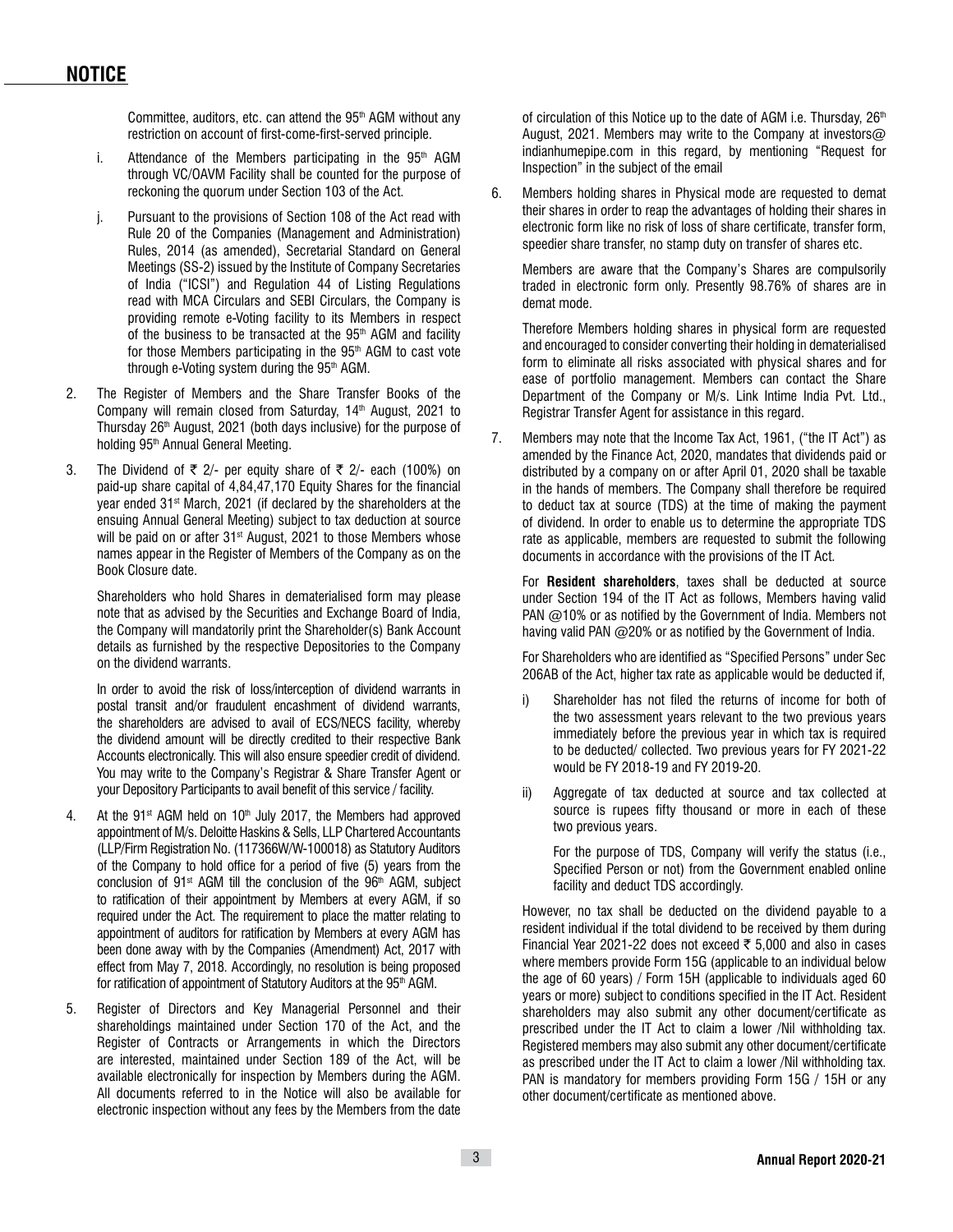For **Non-resident shareholders**, taxes are required to be withheld in accordance with the provisions of Section 195 and other applicable sections of the IT Act, at the rates in force. The withholding tax shall be at the rate of 20% (plus applicable surcharge and cess) or as notified by the Government of India on the amount of dividend payable. However, as per Section 90 of the IT Act, non-resident shareholders have the option to be governed by the provisions of the Double Taxation Avoidance Agreement (DTAA) between India and the country of tax residence of the member, if they are more beneficial to them. For this purpose, i.e. to avail the benefits under the DTAA, non-resident shareholders will have to provide the following : • Copy of the PAN card allotted by the Indian Income Tax authorities duly attested by the member • Copy of Tax Residency Certificate (TRC) for the FY 2021-22 obtained from the revenue authorities of the country of tax residence, duly attested by member • Self-declaration in Form 10F • Self-declaration by the shareholder of having no permanent establishment in India in accordance with the applicable tax treaty • Self-declaration of beneficial ownership by the non-resident shareholder • Any other documents as prescribed under the IT Act for lower withholding of taxes if applicable, duly attested by member. In case of Foreign Institutional Investors / Foreign Portfolio Investors, tax will be deducted under Section 196D of the IT Act  $@$  20% (plus applicable surcharge and cess). The aforementioned documents are required to be sent by email to ihpltaxexemption@linkintime.co.in

- 8. To support the "GREEN INITIATIVE" of the Government & SEBI and enable the Company to send Annual Reports, Notices, documents, communications and dividend payment intimation to the Members through Email ids and to facilitate receiving of dividend to the Bank account of the Members through ECS/NECS, the members holding shares in physical form are requested to register/ update their Email Ids and Bank details by downloading the Shareholder Information Form from the Company's website www.indianhumepipe.com in "Investors – download forms" and submit the same to Registrar & Share Transfer Agent, M/s. Link Intime India Pvt. Ltd. The Shareholders holding shares in demat mode are requested to register/update their Email Ids and Bank details with their Depository Participants.
- 9. Members are requested to intimate changes, if any, pertaining to their name, postal address, email address, telephone/mobile numbers, Permanent Account Number (PAN), mandates, nominations, power of attorney, bank details such as, name of the bank and branch details, bank account number, MICR code, IFSC code, etc., to their DPs in case the shares are held by them in electronic form and to M/s. Link Intime India Pvt. Ltd., Registrar & Share Transfer Agent of the Company in case the shares are held by them in physical form.
- 10. In accordance with the provisions of Section 72 of the Companies Act, 2013, members are entitled to make nominations in respect of the Equity Shares held by them in physical form. Members desirous of making nominations may obtain the prescribed form from the Registrar & Share Transfer Agents, M/s. Link Intime India Pvt. Ltd or may download from the Company's website www.indianhumepipe.com.
- 11. Members holding shares in physical form, in identical order of names, in more than one folio are requested to send to the Company or M/s. Link Intime India Private Limited, the details of such folios together with the share certificates for consolidating their holdings in one folio. A consolidated share certificate will be issued to such Members after making requisite changes.
- 12. In case of joint holders attending the Meeting, the joint holder who is higher in the order of names will be entitled to vote at the Meeting, if not already voted through remote e-voting.
- 13. **INSTRUCTIONS FOR MEMBERS FOR ATTENDING THE AGM THROUGH VC / OAVM ARE AS UNDER:**
	- i. The Company has engaged the services of NSDL as the authorised agency for conducting the  $95<sup>th</sup>$  AGM through VC/ OAVM and providing e-voting facility.
	- ii. Member will be provided with a facility to attend the AGM through VC/OAVM through the NSDL e-Voting system. Members may access by following the steps mentioned below for Access to NSDL e-Voting system. After successful login, you can see link of "VC/OAVM link" placed under "Join General meeting" menu against company name. You are requested to click on VC/OAVM link placed under Join General Meeting menu. The link for VC/OAVM will be available in Shareholder/Member login where the EVEN of Company will be displayed. Please note that the members who do not have the User ID and Password for e-Voting or have forgotten the User ID and Password may retrieve the same by following the remote e-Voting instructions mentioned in the notice to avoid last minute rush.
	- iii. Members who need assistance before or during the AGM, can contact NSDL on evoting@nsdl.co.in/ 1800-1020-990 1800-224-430 or contact Mr. Amit Vishal, Asst. Vice President - NSDL or Mr. Sagar Ghosalkar, Assistant Manager - NSDL or Ms. Soni Singh, Assistant Manager - NSDL at evoting@nsdl.co.in..
	- iv. Members who would like to express their views/ask questions as a speaker at the 95<sup>th</sup> AGM may pre-register themselves by sending a request from their registered e-mail address mentioning their names, DP ID and Client ID/folio number, PAN and mobile number at ihp95agm@indianhumepipe.com between Friday,  $20<sup>th</sup>$  August, 2021 (9.00 a.m. IST) to Monday, 23rd August, 2021 (5.00 p.m. IST). Only those Members who have pre-registered themselves as a speaker will be allowed to express their views/ask questions during the AGM. The Company reserves its right to restrict the number of speakers depending on the availability of time for the AGM.
	- v. Members who wish to seek information on accounts and Annual Report 2020-21 may send their questions/queries in advance to the Company mentioning their name, DP-ID and Client-ID/Folio-No,PAN, Mobile Number at ihp95agm@indianhumepipe.com upto Monday 23<sup>rd</sup> August, 2021 (5.00 p.m. IST). The questions / queries will be suitably replied by the Company.
	- vi. The facility for voting during the AGM will also be made available. Members present in the AGM through VC and who have not cast their vote on the resolutions through remote e-voting and are otherwise not barred from doing so, shall be eligible to vote through the e-voting system during the AGM.
- 14. Members wishing to claim dividends, which remain unclaimed for financial year 2013-14 and onwards are requested to contact M/s. Link Intime India Pvt. Ltd., Registrar & Share Transfer Agent of the Company at C -101, 247 Park, L. B. S. Marg, Vikhroli (West), Mumbai – 400083, Telephone No: 022-49186270 email id rnt.helpdesk@linkintime.co.in. The due date of transfer of unpaid/unclaimed for F. Y. 2013-14 is 31- 08-2021. Members are requested to note that dividends not claimed for seven years from the date of declaration will be transferred to the Investor Education and Protection Fund (IEPF).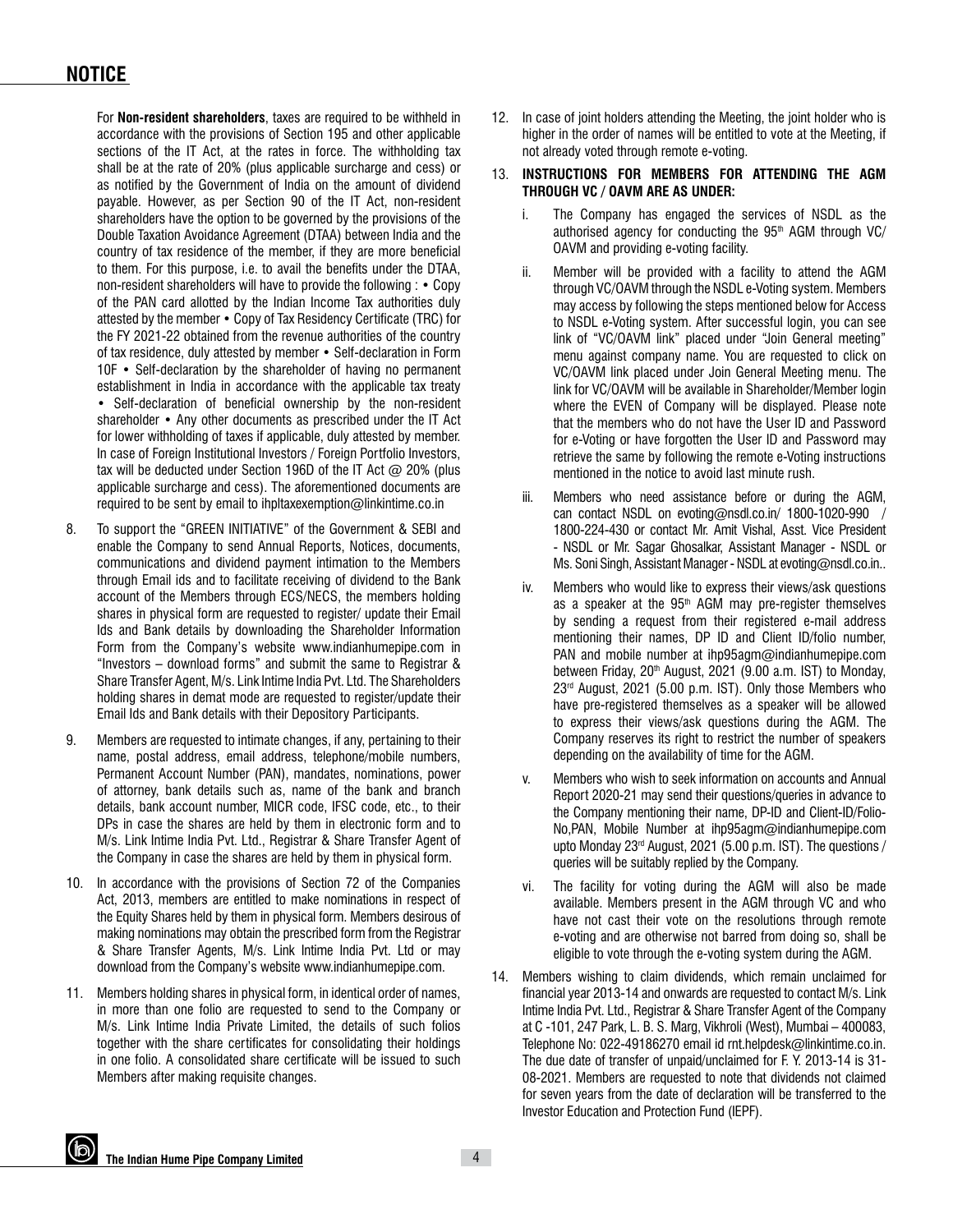The unpaid/unclaimed dividend for the following financial years is due for transfer to IEPF on the following respective due dates:

| <b>Financial</b><br>year | Date of declaration<br>of Dividend | Date of<br><b>Payment of</b><br><b>Dividend</b> | Due date of<br><b>Transfer to</b><br><b>IEPF</b> |
|--------------------------|------------------------------------|-------------------------------------------------|--------------------------------------------------|
| 2013-14                  | 25-07-2014                         | 30-07-2014                                      | 31-08-2021                                       |
| 2014-15                  | 04-08-2015                         | 06-08-2015                                      | 08-09-2022                                       |
| 2015-16                  | 11-03-2016                         | 28-03-2016                                      | 15-04-2023                                       |
| 2016-17                  | 08-02-2017 (Interim)               | 21-02-2017                                      | 15-03-2024                                       |
| 2016-17                  | 10-07-2017 (Final)                 | 12-07-2017                                      | 14-08-2024                                       |
| 2017-18                  | 20-07-2018                         | 24-07-2018                                      | 24-08-2025                                       |
| 2018-19                  | 26-07-2019                         | 31-07-2019                                      | 31-08-2026                                       |
| 2019-20                  | 04-09-2020                         | 08-09-2020                                      | 10-10-2027                                       |

As per Section 124(6) of the Act read with the IEPF Rules as amended, all the underlying shares in respect of which dividend has remained unpaid/unclaimed for seven consecutive years or more are required to be transferred to the Demat Account of the IEPF Authority.

Accordingly, the Company had transferred 29,875 shares to the demat account of IEPF during the Financial year 2020-21. The members are requested to claim their shares and unclaimed dividend from IEPF authority as per procedure set out in the IEPF Rules.

The Shareholders who have not claimed their dividend for seven consecutive years from Financial Year 2013-14 onwards are requested to claim the dividend on or before 20<sup>th</sup> August, 2021. The details of unclaimed dividend of the concerned Shareholders is posted on the website of the Company at www.indianhumepipe.com in "Investors-Unpaid dividend". In case the dividends are not claimed by the said date, necessary steps will be initiated by the Company to transfer these shares held by the members to IEPF Authority without further notice. Please note that no claim shall lie against the Company in respect of the shares so transferred to IEPF.

- 15. Members may note that the Notice and Annual Report 2020-21 will be available on the Company's website www.indianhumepipe. com and websites of the Stock Exchanges i.e. BSE Limited and National Stock Exchange of India Limited at www.bseindia.com and www.nseindia.com respectively, and on the website of NSDL https://www.evoting.nsdl.com.
- 16. As per provisions of Section 152 of the Companies Act, 2013, Ms. Jyoti R. Doshi, Director of the Company retires by rotation at the ensuing Annual General Meeting and being eligible offers herself for re-appointment. A brief profile is given below in respect of a Director retiring by rotation at ensuing Annual General Meeting of the Company.

Ms. Jyoti R. Doshi (67) is B.A. (Hons) from University of Delhi. She is associated with the Company as Director since 1996. She is a Member of Corporate Social Responsibility Committee of the Company. She is also a Director of IHP Finvest Ltd., Raj Jyoti Trading & Investment Pvt. Ltd., Ratanchand Investment Pvt. Ltd., Mobile Systems India Pvt. Ltd., Ratanchand Hirachand Foundation, Walchand Hirachand Foundation and Smt. Pramila Shantilal Shah Charity Foundation. She is associated with following Charitable Organisations /Industry Associations. a) Inner Wheel Club of Bombay -Member b) Inner Wheel Club of Bombay Charity Trust – Trustee c) Indian Merchants' Chamber (Ladies Wing) – Member d) Society for Rehabilitation of Crippled Children – Trustee & Hon. General Secretary e) FICCI Ladies

Organisation Bombay Chapter – Member f) Mehfile-e-Gangojamun – Member of the Managing Committee g) Vision Foundation of India - Member Ladies Wing h) Walchand Trust- Trustee

She is relative of Mr. Rajas R. Doshi, Chairman & Managing Director and Mr. Mayur R. Doshi, Executive Director of the Company.

Ms. Jyoti R. Doshi holds 3,13,330 (0.65%) Equity Shares of the Company

- 17. There are Four Independent Directors on the Board of the Company viz., Mr. Rajendra M. Gandhi, Mr. Rameshwar D. Sarda, Mr. Vijay Kumar Jatia and Ms. Sucheta N. Shah. The Company has received declarations from all the above Independent Directors stating that they meet the criteria of independence as prescribed under sub-section (6) of Section 149 of the Companies Act, 2013. The Board of Directors of the Company, after reviewing the declarations submitted by the above Independent Directors is of the opinion that the said Directors meet the criteria of independence as per Section 149(6) of the Companies Act, 2013 and the rules thereunder and also meet the requirement of SEBI (Listing Obligation and Disclosure Requirements) Regulations, 2015 (Listing Regulations) for being appointed as Independent Directors on the Board of the Company and are also independent of the management.
- 18. In terms of section 101 and 136 of the Companies Act, 2013 read with the rules thereunder and SEBI (LODR), 2015 and relaxation given by MCA and SEBI, the copy of Annual Report for 2020-21 including Audited Financial Statements, Board's report etc. and this Notice of 95<sup>th</sup> Annual General Meeting of the Company inter alia indicating the process and manner of remote e-voting is being sent by email to all those members whose email ids are registered with their respective depository participants/with the Company in respect of shares held in physical form.
- 19. SEBI has mandated the transfer of securities to be carried out only in dematerialised form (except in case of transmission or transposition of securities) effective from 1st April, 2019. Accordingly, request for physical transfer of securities of listed entities shall not be processed from 1st April, 2019 onwards. In view of such amendment and in order to eliminate the risk associated with the physical holding of shares, Members who are holding shares in physical form are hereby requested to dematerialise their holdings.
- 20. SEBI has mandated the submission of Permanent Account Number (PAN) by every participant in the Securities market. Accordingly, members holding shares in electronic form are requested to submit their self-attested copy of PAN to their respective Depository Participants. Members holding shares in physical form should submit their self-attested copy of PAN to the Company or to RTA.
- 21. Non-Resident Indian Members are requested to write to M/s. Link Intime India Pvt. Ltd., immediately for change in their residential status on return to India for permanent settlement.
- 22. Instructions for e-voting and joining the AGM are as follows:

## **VOTING THROUGH ELECTRONIC MEANS**

In compliance with the provisions of Section 108 of the Act, read with Rule 20 of the Companies (Management and Administration) Rules, 2014, as amended from time to time, and Regulation 44 of the SEBI Listing Regulations, the Members are provided with the facility to cast their vote electronically, through the e-voting services provided by NSDL, on all the resolutions set forth in this Notice. The instructions for e-voting are given herein below.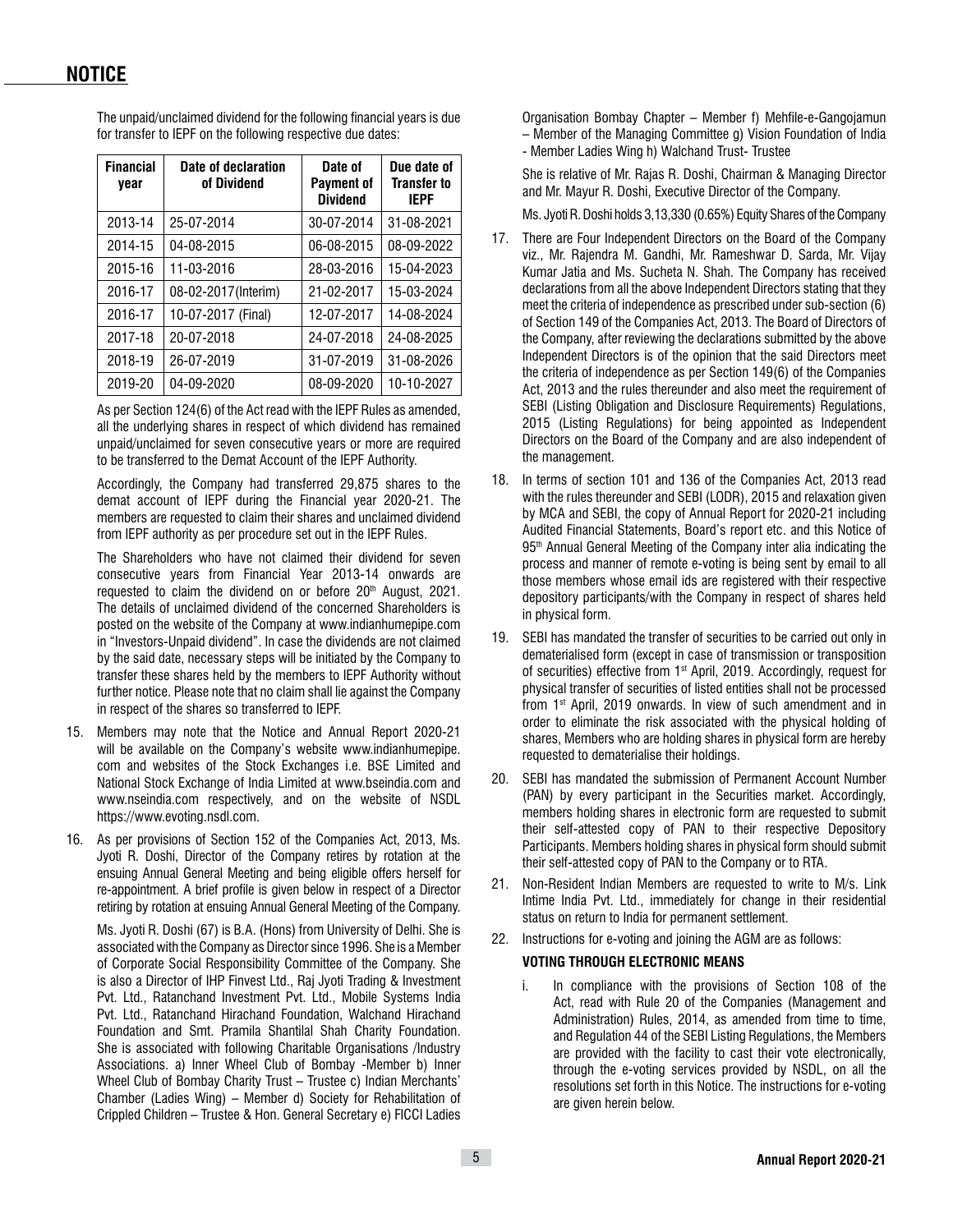## **NOTICE**

ii. The remote e-voting period commences on Sunday, 22<sup>nd</sup> August, 2021 (9.00 a.m. IST) and ends on Wednesday,  $25<sup>th</sup>$ August, 2021 (5:00 p.m. IST).

 During this period, Members holding shares either in physical form or in dematerialized form, as on Thursday,  $19<sup>th</sup>$  August, 2021 i.e. cut-off date, may cast their vote electronically. The e-voting module shall be disabled by NSDL for voting thereafter. Those Members, who will be present in the AGM through VC / OAVM facility and have not cast their vote on the Resolutions through remote e-voting and are otherwise not barred from doing so, shall be eligible to vote through e-voting system during the AGM.

i. Mr. J. H. Ranade Membership No.F 4317 & Certificate of Practice No.2520 or failing him Mr. Sohan J. Ranade Membership No. A 33416 & Certificate of Practice No.12520 or failing him Ms. Tejaswi A. Zope Membership No. A 29608 & Certificate of Practice No.14839 (any one of them), Partners of JHR & Associates, Company Secretaries in practice has been appointed as the Scrutinizer to scrutinize the remote e-voting process and voting at AGM, in a fair and transparent manner and they have communicated their willingness to be appointed and will be available for the same purpose.

- ii. The Members who have cast their vote by remote e-voting prior to the AGM may also attend/ participate in the AGM through VC / OAVM but shall not be entitled to cast their vote again.
- iii. The voting rights of Members shall be in proportion to their shares in the paid-up equity share capital of the Company as on Thursday 19<sup>th</sup> August, 2021, the cut-off date.
- iv. Any person holding shares in physical form and nonindividual shareholders, who acquires shares of the Company and becomes member of the Company after the notice is send through e-mail and holding shares as of the cut-off date i.e. 19th August, 2021, may obtain the login ID and password by sending a request at evoting@nsdl.co.in or Issuer/RTA. However, if you are already registered with NSDL for remote e-voting, then you can use your existing user ID and password for casting your vote. If you forgot your password, you can reset your password by using "Forgot User Details/Password" or "Physical User Reset Password" option available on www.evoting.nsdl.com or call on toll free No. 1800-1020-990 and 1800-224-430. In case of Individual Shareholders holding securities in demat mode who acquires shares of the Company and becomes a Member of the Company after sending of the Notice and holding shares as of the cut-off date i.e.  $19<sup>th</sup>$ August, 2021 may follow steps mentioned in the Notice of the AGM under "Access to NSDL e-Voting system".

v. The details of the process and manner for remote e-voting are explained herein below:

## **Step 1: Access to NSDL e-Voting system**

#### **A) Login method for e-Voting and joining virtual meeting for Individual shareholders holding securities in demat mode**

 In terms of SEBI circular dated December 9, 2020 on e-Voting facility provided by Listed Companies, Individual shareholders holding securities in demat mode are allowed to vote through their demat account maintained with Depositories and Depository Participants. Shareholders are advised to update their mobile number and email Id in their demat accounts in order to access e-Voting facility.

Login method for Individual shareholders holding securities in demat mode is given below:

| <b>Type of shareholders</b>                                               | <b>Login Method</b>                                                                                                                                                                                                                                                                                                                                                                                                                                                                                                                                                                                                                                                                                                                                                                                                                                                                |
|---------------------------------------------------------------------------|------------------------------------------------------------------------------------------------------------------------------------------------------------------------------------------------------------------------------------------------------------------------------------------------------------------------------------------------------------------------------------------------------------------------------------------------------------------------------------------------------------------------------------------------------------------------------------------------------------------------------------------------------------------------------------------------------------------------------------------------------------------------------------------------------------------------------------------------------------------------------------|
| Individual Shareholders<br>holding securities in<br>demat mode with NSDL. | Existing <b>IDeAS</b> user can visit the e-Services website of NSDL Viz. https://eservices.nsdl.com either on a Personal<br>Computer or on a mobile. On the e-Services home page click on the "Beneficial Owner" icon under "Login" which<br>is available under 'IDeAS' section, this will prompt you to enter your existing User ID and Password. After successful<br>authentication, you will be able to see e-Voting services under Value added services. Click on "Access to e-Voting"<br>under e-Voting services and you will be able to see e-Voting page. Click on company name or <b>e-Voting service</b><br>provider i.e. NSDL and you will be re-directed to e-Voting website of NSDL for casting your vote during the remote<br>e-Voting period or joining virtual meeting & voting during the meeting.                                                                 |
|                                                                           | 2.<br>If you are not registered for IDeAS e-Services, option to register is available at https://eservices.nsdl.com. Select<br>"Register Online for IDeAS Portal" or click at https://eservices.nsdl.com/SecureWeb/IdeasDirectReg.jsp                                                                                                                                                                                                                                                                                                                                                                                                                                                                                                                                                                                                                                              |
|                                                                           | 3.<br>Visit the e-Voting website of NSDL. Open web browser by typing the following URL: https://www.evoting.nsdl.com/<br>either on a Personal Computer or on a mobile. Once the home page of e-Voting system is launched, click on the icon<br>"Login" which is available under 'Shareholder/Member' section. A new screen will open. You will have to enter your<br>User ID (i.e. your sixteen digit demat account number hold with NSDL), Password/OTP and a Verification Code as<br>shown on the screen. After successful authentication, you will be redirected to NSDL Depository site wherein you<br>can see e-Voting page. Click on company name or <b>e-Voting service provider i.e. NSDL</b> and you will be redirected to<br>e-Voting website of NSDL for casting your vote during the remote e-Voting period or joining virtual meeting & voting<br>during the meeting. |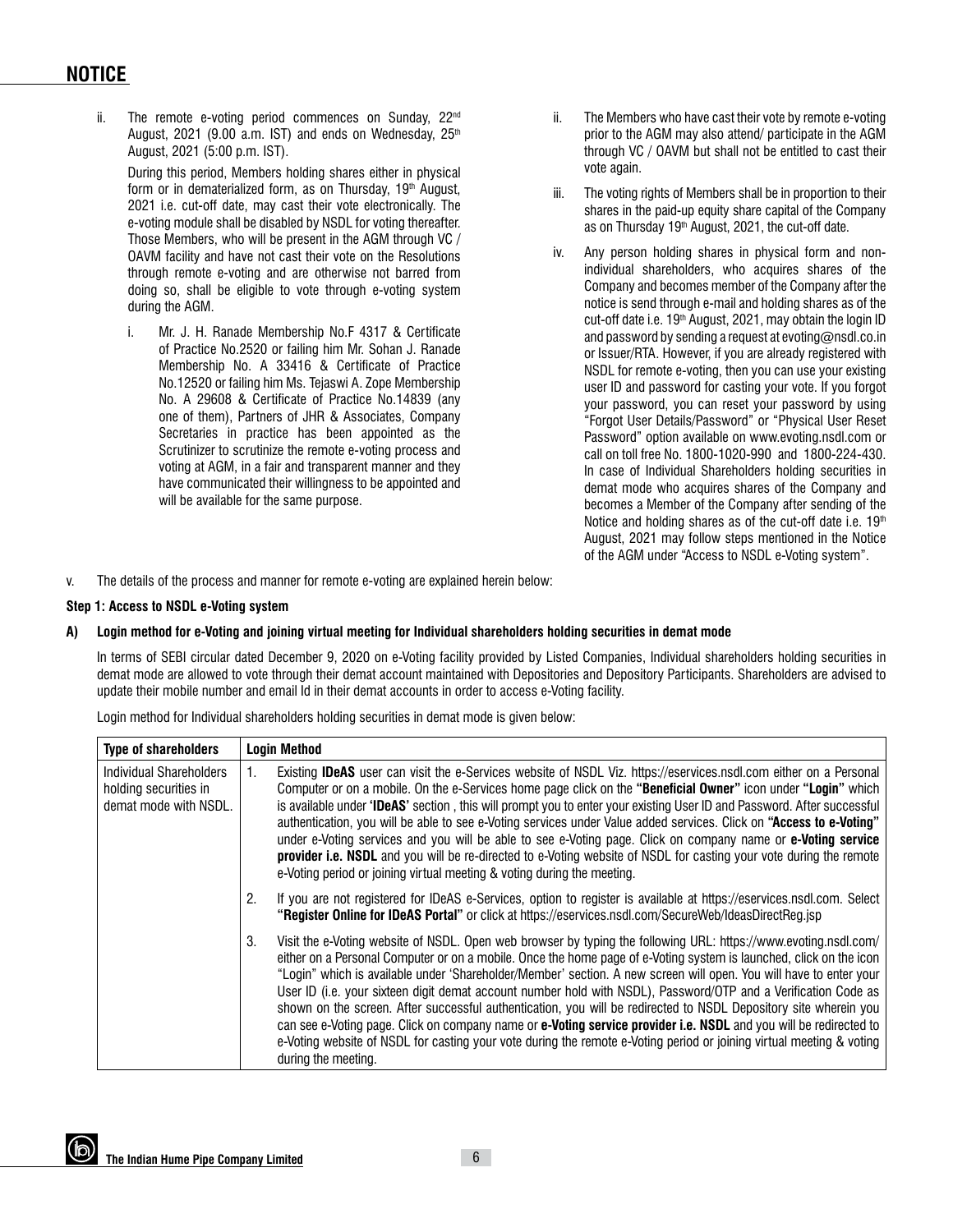# **NOTICE**

| <b>Type of shareholders</b>                                                                                        | <b>Login Method</b>                                                                                                                                                                                                                                                                                                                                                                                                                                                                                                                                                                                                      |  |
|--------------------------------------------------------------------------------------------------------------------|--------------------------------------------------------------------------------------------------------------------------------------------------------------------------------------------------------------------------------------------------------------------------------------------------------------------------------------------------------------------------------------------------------------------------------------------------------------------------------------------------------------------------------------------------------------------------------------------------------------------------|--|
|                                                                                                                    | 4.<br>Shareholders/Members can also download NSDL Mobile App "NSDL Speede" facility by scanning the QR code<br>mentioned below for seamless voting experience.<br><b>NSDL Mobile App is available on</b>                                                                                                                                                                                                                                                                                                                                                                                                                 |  |
|                                                                                                                    |                                                                                                                                                                                                                                                                                                                                                                                                                                                                                                                                                                                                                          |  |
|                                                                                                                    | Google Play<br>App Store                                                                                                                                                                                                                                                                                                                                                                                                                                                                                                                                                                                                 |  |
|                                                                                                                    |                                                                                                                                                                                                                                                                                                                                                                                                                                                                                                                                                                                                                          |  |
| <b>Individual Shareholders</b><br>holding securities in<br>demat mode with CDSL                                    | 1.<br>Existing users who have opted for Easi / Easiest, they can login through their user id and password. Option will be<br>made available to reach e-Voting page without any further authentication. The URL for users to login to Easi / Easiest<br>are https://web.cdslindia.com/myeasi/home/login or www.cdslindia.com and click on New System Myeasi.                                                                                                                                                                                                                                                              |  |
|                                                                                                                    | 2.<br>After successful login of Easi/Easiest the user will be also able to see the E Voting Menu. The Menu will have links<br>of e-Voting service provider i.e. NSDL. Click on NSDL to cast your vote.                                                                                                                                                                                                                                                                                                                                                                                                                   |  |
|                                                                                                                    | 3.<br>If the user is not registered for Easi/Easiest, option to register is available at https://web.cdslindia.com/myeasi/<br>Registration/EasiRegistration                                                                                                                                                                                                                                                                                                                                                                                                                                                              |  |
|                                                                                                                    | Alternatively, the user can directly access e-Voting page by providing demat Account Number and PAN No. from a<br>4.<br>link in www.cdslindia.com home page. The system will authenticate the user by sending OTP on registered Mobile<br>& Email as recorded in the demat Account. After successful authentication, user will be provided links for the<br>respective ESP <i>i.e.</i> <b>NSDL</b> where the e-Voting is in progress.                                                                                                                                                                                    |  |
| Individual Shareholders<br>(holding securities in<br>demat mode) login<br>through their depository<br>participants | You can also login using the login credentials of your demat account through your Depository Participant registered with<br>NSDL/CDSL for e-Voting facility. Upon logging in, you will be able to see e-Voting option. Click on e-Voting option, you<br>will be redirected to NSDL/CDSL Depository site after successful authentication, wherein you can see e-Voting feature.<br>Click on company name or e-Voting service provider i.e. NSDL and you will be redirected to e-Voting website of NSDL for<br>casting your vote during the remote e-Voting period or joining virtual meeting & voting during the meeting. |  |

**Important note:** Members who are unable to retrieve User ID/ Password are advised to use Forget User ID and Forget Password option available at abovementioned website.

| Helpdesk for Individual Shareholders holding securities in demat mode for any technical issues related to login through Depository i.e. NSDL |  |
|----------------------------------------------------------------------------------------------------------------------------------------------|--|
| and CDSL.                                                                                                                                    |  |

| Login type                                    | <b>Helpdesk details</b>                                                                       |
|-----------------------------------------------|-----------------------------------------------------------------------------------------------|
| Individual Shareholders holding securities in | Members facing any technical issue in login can contact NSDL helpdesk by sending a request at |
| demat mode with NSDL                          | evoting@nsdl.co.in or call at toll free no.: 1800 1020 990 and 1800 22 44 30                  |
| Individual Shareholders holding securities in | Members facing any technical issue in login can contact CDSL helpdesk by sending a request at |
| demat mode with CDSL                          | helpdesk.evoting@cdslindia.com or contact at 022-23058738 or 022-23058542-43                  |

**B) Login Method for e-Voting and joining virtual meeting for shareholders other than Individual shareholders holding securities in demat mode and shareholders holding securities in physical mode.**

#### **How to Log-in to NSDL e-Voting website?**

- 1. Visit the e-Voting website of NSDL. Open web browser by typing the following URL: https://www.evoting.nsdl.com/ either on a Personal Computer or on a mobile.
- 2. Once the home page of e-Voting system is launched, click on the icon "Login" which is available under 'Shareholder/Member' section.
- 3. A new screen will open. You will have to enter your User ID, your Password/OTP and a Verification Code as shown on the screen.

 Alternatively, if you are registered for NSDL eservices i.e. IDEAS, you can log-in at https://eservices.nsdl.com/ with your existing IDEAS login. Once you log-in to NSDL eservices after using your log-in credentials, click on e-Voting and you can proceed to Step 2 i.e. Cast your vote electronically.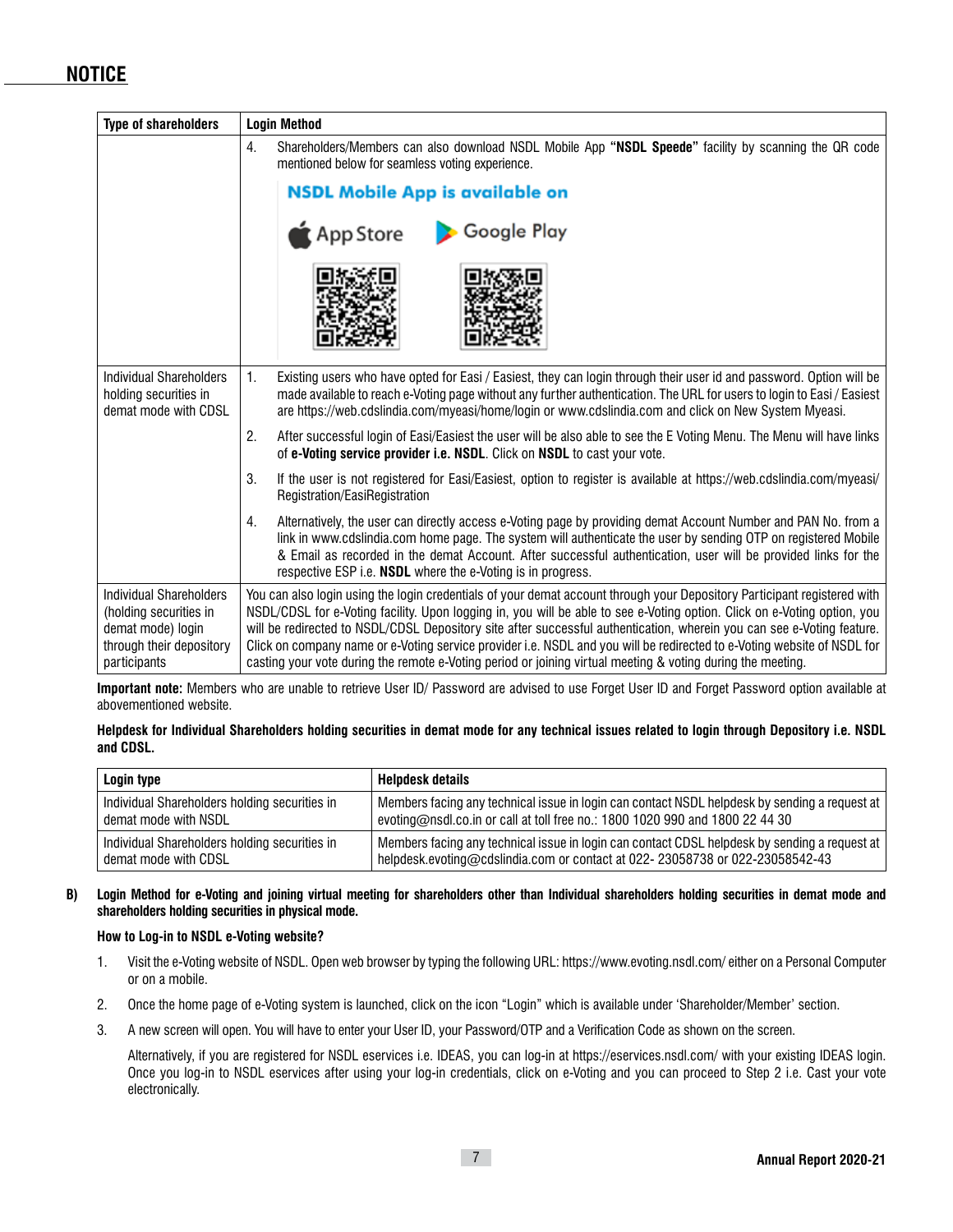4. Your User ID details are given below :

| Manner of holding<br>shares i.e. Demat<br>(NSDL or CDSL) or<br><b>Physical</b> | Your User ID is:                                                                                                              |
|--------------------------------------------------------------------------------|-------------------------------------------------------------------------------------------------------------------------------|
| a) For Members<br>who hold shares                                              | 8 Character DP ID followed by 8<br>Digit Client ID                                                                            |
| in demat account<br>with NSDL.                                                 | For example if your DP ID is IN300***<br>and Client ID is 12****** then your<br>user ID is IN300***12******.                  |
| b) For Members<br>who hold shares<br>in demat account<br>with CDSL.            | 16 Digit Beneficiary ID<br>For example if your Beneficiary ID is<br>12************** then your user<br>ID is 12************** |
| c) For Members<br>holding shares in<br>Physical Form.                          | EVEN Number followed by Folio<br>Number<br>registered with<br>the<br>company.                                                 |
|                                                                                | For example if folio number is<br>001*** and EVEN is 116528 then<br>user ID is 116528001***                                   |

- 5. Password details for shareholders other than Individual shareholders are given below:
	- a) If you are already registered for e-Voting, then you can user your existing password to login and cast your vote.
	- b) If you are using NSDL e-Voting system for the first time, you will need to retrieve the 'initial password' which was communicated to you. Once you retrieve your 'initial password', you need to enter the 'initial password' and the system will force you to change your password.
	- c) How to retrieve your 'initial password'?
		- (i) If your email ID is registered in your demat account or with the company, your 'initial password' is communicated to you on your email ID. Trace the email sent to you from NSDL from your mailbox. Open the email and open the attachment i.e. a .pdf file. Open the .pdf file. The password to open the .pdf file is your 8 digit client ID for NSDL account, last 8 digits of client ID for CDSL account or folio number for shares held in physical form. The .pdf file contains your 'User ID' and your 'initial password'.
		- (ii) If your email ID is not registered, please follow steps mentioned below in **process for those shareholders whose email ids are not registered.**
- 6. If you are unable to retrieve or have not received the " Initial password" or have forgotten your password:
	- a) Click on **"Forgot User Details/Password?"**(If you are holding shares in your demat account with NSDL or CDSL) option available on www.evoting.nsdl.com.
	- b) **Physical User Reset Password?"** (If you are holding shares in physical mode) option available on www. evoting.nsdl.com.
- c) If you are still unable to get the password by aforesaid two options, you can send a request at evoting@nsdl.co.in mentioning your demat account number/folio number, your PAN, your name and your registered address etc.
- d) Members can also use the OTP (One Time Password) based login for casting the votes on the e-Voting system of NSDL.
- 7. After entering your password, tick on Agree to "Terms and Conditions" by selecting on the check box.
- 8. Now, you will have to click on "Login" button.
- 9. After you click on the "Login" button, Home page of e-Voting will open.

#### **Step 2: Cast your vote electronically and join General Meeting on NSDL e-Voting system.**

#### **How to cast your vote electronically and join General Meeting on NSDL e-Voting system?**

- 1. After successful login at Step 1, you will be able to see all the companies "EVEN" in which you are holding shares and whose voting cycle and General Meeting is in active status.
- 2. Select "EVEN" of company for which you wish to cast your vote during the remote e-Voting period and casting your vote during the General Meeting. For joining virtual meeting, you need to click on "VC/OAVM" link placed under "Join General Meeting".
- 3. Now you are ready for e-Voting as the Voting page opens.
- 4. Cast your vote by selecting appropriate options i.e. assent or dissent, verify/modify the number of shares for which you wish to cast your vote and click on "Submit" and also "Confirm" when prompted.
- 5. Upon confirmation, the message "Vote cast successfully" will be displayed.
- 6. You can also take the printout of the votes cast by you by clicking on the print option on the confirmation page.
- 7. Once you confirm your vote on the resolution, you will not be allowed to modify your vote.

#### **General Guidelines for shareholders**

- 1. Institutional / Corporate shareholders (i.e. other than individuals, HUF, NRI, etc.) are required to send a scanned copy (PDF/JPG Format) of the relevant Board Resolution/ Authority letter etc., with attested specimen signature of the duly authorized signatory(ies) who are authorized to vote, to the Scrutinizer by email to jhr $@$ jhrasso.com with a copy marked to evoting@nsdl.co.in
- 2. It is strongly recommended not to share your password with any other person and take utmost care to keep your password confidential. Login to the e-voting website will be disabled upon five unsuccessful attempts to key in the correct password. In such an event, you will need to go through the "Forgot User Details/ Password?" or "Physical User Reset Password?" option available on https://www.evoting.nsdl.com to reset the password.
- 3. In case of any queries relating to e-voting you may refer to the FAQs for Shareholders and e-voting user manual for Shareholders available at the download section of https://www. evoting.nsdl.com or call on toll free no.: 1800 1020 990 and 1800 22 44 30 or send a request at evoting@nsdl.co.in.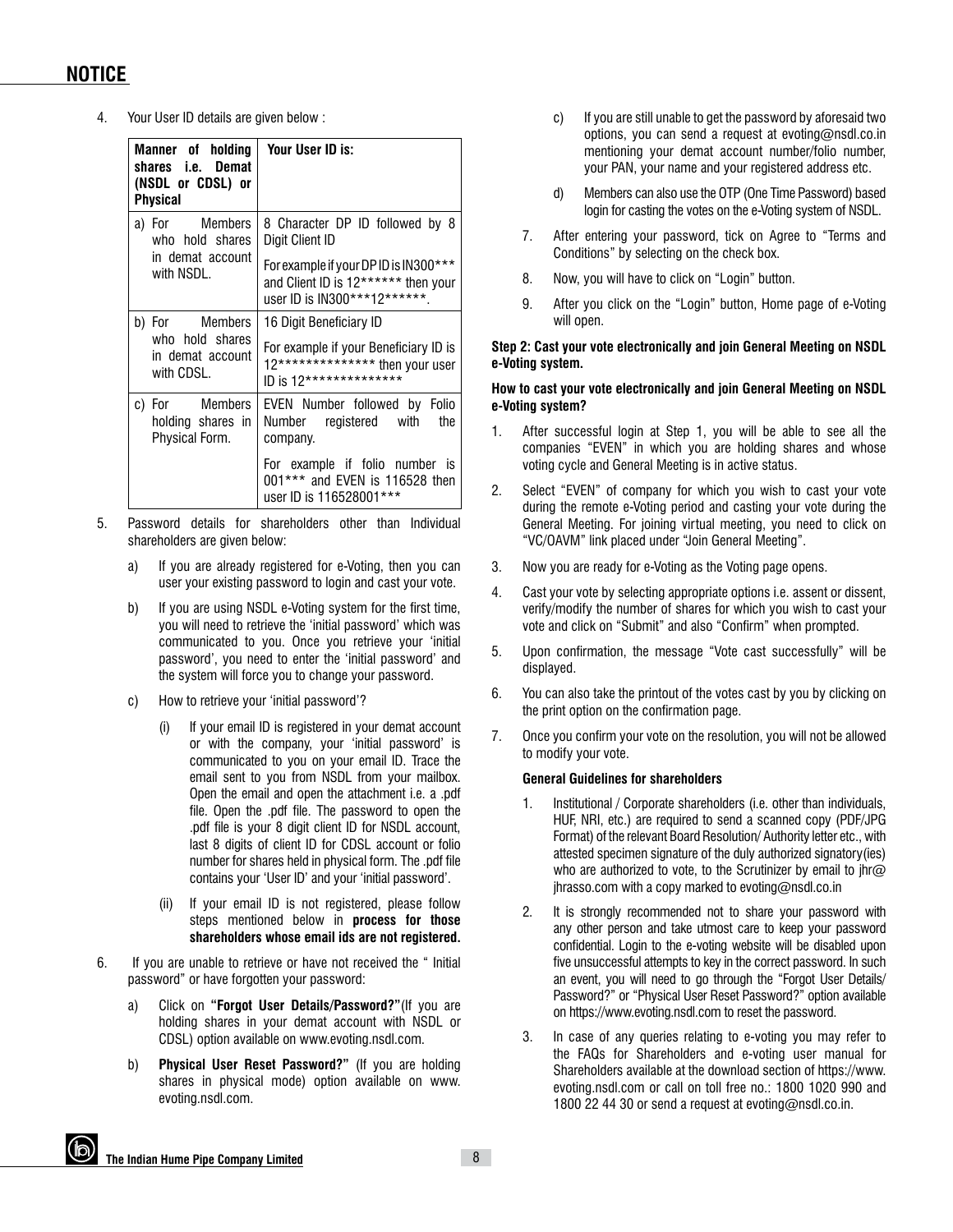In case of any grievances connected with facility for e-voting, please contact Ms. Pallavi Mhatre, Manager, NSDL, 4th Floor, 'A' Wing,Trade World, Kamala Mills Compound, Senapati Bapat Marg, Lower Parel, Mumbai 400 013. Email: evoting@nsdl.co.in , Tel: 1800 1020 990 and 1800 22 44 30

 Process for registration of email id for obtaining Annual Report and user id/password for e-voting and updation of bank account mandate for receipt of dividend:

| Physical<br>Holding | Send a request to the Registrar and Transfer<br>Agents of the Company, M/s. Link Intime India<br>Private Limited at rnt.helpdesk@linkintime.co.in<br>providing Folio No., Name of shareholder,<br>scanned copy of the share certificate (front and<br>back), PAN (self attested scanned copy of PAN<br>card), AADHAR (self attested scanned copy<br>of Aadhar Card) for registering email address.<br>Following additional details need to be provided in<br>case of updating Bank Account Details: a) Name<br>and Branch of the Bank in which you wish to<br>receive the dividend, b) the Bank Account type,<br>c) Bank Account Number allotted by their banks<br>after implementation of Core Banking Solutions<br>d) 9 digit MICR Code Number, and e) 11 digit<br>IFSC Code f) a scanned copy of the cancelled<br>cheque bearing the name of the first shareholder |
|---------------------|-----------------------------------------------------------------------------------------------------------------------------------------------------------------------------------------------------------------------------------------------------------------------------------------------------------------------------------------------------------------------------------------------------------------------------------------------------------------------------------------------------------------------------------------------------------------------------------------------------------------------------------------------------------------------------------------------------------------------------------------------------------------------------------------------------------------------------------------------------------------------|
| Demat<br>Holding    | Please contact your Depository Participant (DP)<br>and register your email address and bank account<br>details in your demat account, as per the process<br>advised by your DP                                                                                                                                                                                                                                                                                                                                                                                                                                                                                                                                                                                                                                                                                        |

- 4. In terms of SEBI circular dated December 9, 2020 on e-Voting facility provided by Listed Companies, Individual shareholders holding securities in demat mode are allowed to vote through their demat account maintained with Depositories and Depository Participants. Shareholders are required to update their mobile number and email ID correctly in their demat account in order to access e-Voting facility.
- 5. The Scrutinizer shall, immediately after the conclusion of voting at the AGM, first count the votes cast during the AGM, thereafter unblock the votes cast through remote e-voting and make, not later than 48 hours of conclusion of the AGM, a consolidated Scrutinizer's Report of the total votes cast in favour or against, if any, to the Chairman or a person authorised by him in writing, who shall countersign the same.
- 6. The result declared along with the Scrutinizer's Report shall be placed on the Company's website www.indianhumepipe.com and on the website of NSDL https://www.evoting.nsdl.com immediately shall simultaneously forward the results to BSE Limited and National Stock Exchange of India Limited, where the shares of the Company are listed.

## **THE INSTRUCTIONS FOR MEMBERS FOR e-VOTING ON THE DAY OF THE AGM ARE AS UNDER:-**

- 1. The procedure for e-Voting on the day of the AGM is same as the instructions mentioned above for remote e-voting.
- 2. Only those Members/ shareholders, who will be present in the AGM through VC/OAVM facility and have not casted their vote on the Resolutions through remote e-Voting and are otherwise not barred from doing so, shall be eligible to vote through e-Voting system in the AGM.
- 3. Members who have voted through Remote e-Voting will be eligible to attend the AGM. However, they will not be eligible to vote at the AGM.
- 4. The details of the person who may be contacted for any grievances connected with the facility for e-Voting on the day of the AGM shall be the same person mentioned for Remote e-voting.

## **INSTRUCTIONS FOR MEMBERS FOR ATTENDING THE AGM THROUGH VC/OAVM ARE AS UNDER:**

- 1. Member will be provided with a facility to attend the AGM through VC/ OAVM through the NSDL e-Voting system. Members may access by following the steps mentioned above for **Access to NSDL e-Voting system.** After successful login, you can see link of "VC/OAVM link" placed under **"Join General meeting"** menu against company name. You are requested to click on VC/OAVM link placed under Join General Meeting menu. The link for VC/OAVM will be available in Shareholder/ Member login where the EVEN of Company will be displayed. Please note that the members who do not have the User ID and Password for e-Voting or have forgotten the User ID and Password may retrieve the same by following the remote e-Voting instructions mentioned in the notice to avoid last minute rush.
- 2. Members are encouraged to join the Meeting through Laptops for better experience.
- 3. Further Members will be required to allow Camera and use Internet with a good speed to avoid any disturbance during the meeting.
- 4. Please note that Participants Connecting from Mobile Devices or Tablets or through Laptop connecting via Mobile Hotspot may experience Audio/Video loss due to Fluctuation in their respective network. It is therefore recommended to use Stable Wi-Fi or LAN Connection to mitigate any kind of aforesaid glitches.

By Order of the Board of Directors, For The Indian Hume Pipe Co. Ltd.

> **S. M. Mandke** Company Secretary

## **Registered Office:**

Construction House, 2nd Floor, 5, Walchand Hirachand Road, Ballard Estate, Mumbai - 400 001

Date: 12<sup>th</sup> June, 2021